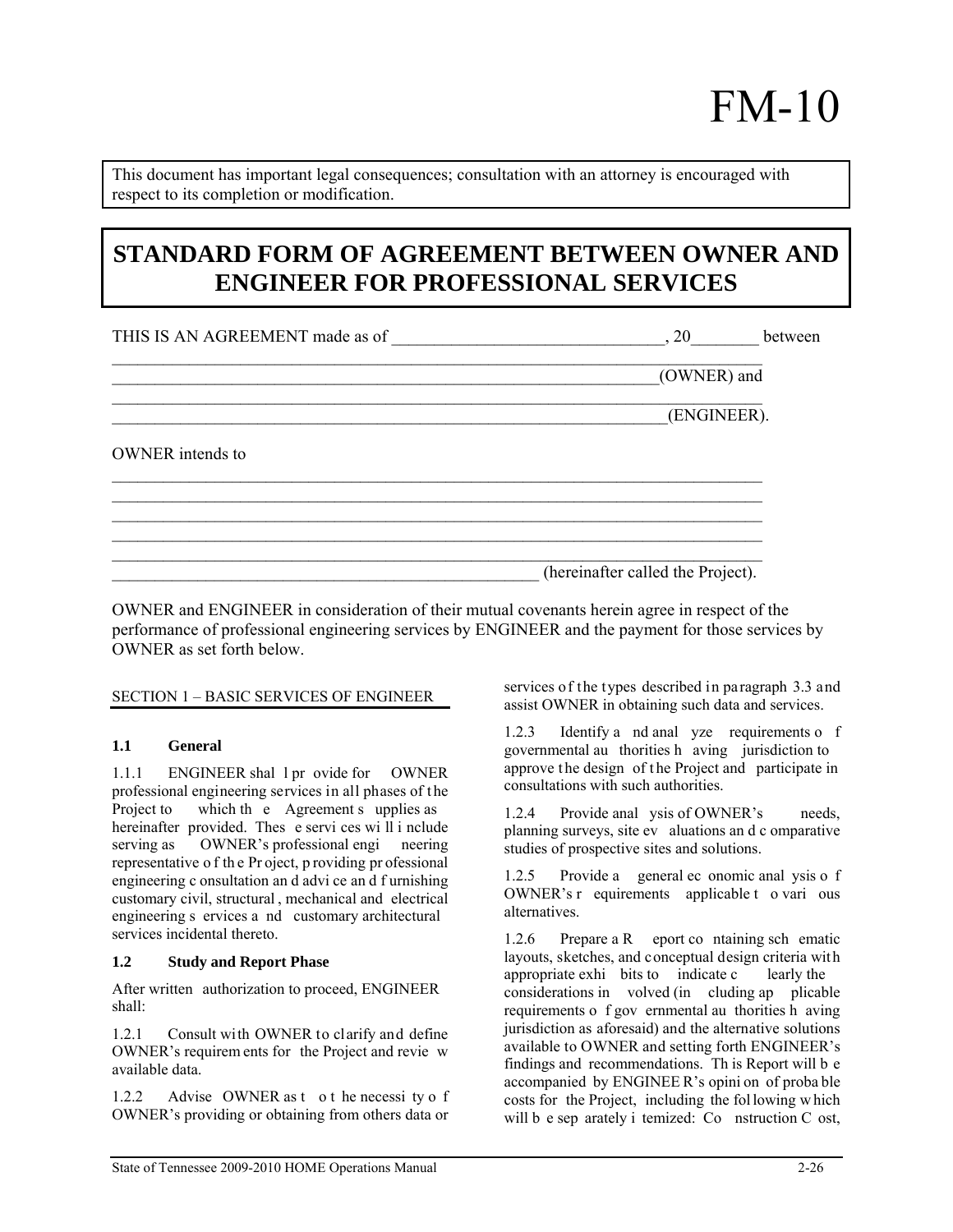allowance for engi neering costs an d co ntingencies, and ( on t he basi s of i nformation fu rnished by OWNER) allowances for such other items as charges of all other professionals and consultants, for the cost of l and a nd ri ghts-of-way, for c ompensation for or damages to prop erties, for in terest and fin ancing charges an d f or ot her se rvices t o be pr ovided by others f or OWNER p ursuant t o pa ragraphs 3. 7 through 3.11, inclusive. The total of all such costs, allowances, etc. are he reinafter called "Tot al Project Costs".

1.2.7 Furnish five copies of the Study and Report documents and review them in person with OWNER.

The duties and responsibilities of ENGINEER during the St udy a nd Re port Phase are am ended and supplemented as i ndicated in paragraph 2 of Exhibit A "F urther Descriptions of B asis E ngineering Services and Related Matters."

## **1.3 Preliminary Design Phase**

After written authorization to proceed with the Preliminary Design Phase, ENGINEER shall:

1.3.1 In c onsultation wi th OWNER and on t he basis of the a ccepted Study and Re port documents, determine the general scope, extent and character of the Project.

1.3.2 Pre pare Preliminary Desi gn documents consisting of fin al design criteria, preli minary drawings, ou tline sp ecifications and written descriptions of the Project.

1.3.3 Advise O WNER i f addi tional dat a o r services of the types described in paragraph 3.4 are necessary and assist OWNER in obtaini ng such data and services.

1.3.4 Based on t he information co ntained i n t he preliminary desi gn documents, s ubmit a revi sed opinion of probable Total Project Costs.

1.3.5 Furnish five copies of the above Preliminary Design d ocuments an d p resent and review t hem i n person with OWNER.

The duties and responsibilities of ENGINEER during the Prelim inary Design Phase are am ended a nd supplemented as i ndicated in paragraph 3 of Exhibit<br>A "Further Description of Basic Engineering A "Further Descri ption of Services and Related Matters."

#### **1.4 Final Design Phase**

After written authorization to p roceed with the Final Design Phase, Engineer shall:

1.4.1 On the basis of the acce pted Prelim inary Design d ocuments and the revi sed o pinion o f probable Total Proj ect Costs prepare for incorporation in th e Con tract Do cuments fin al drawings t o s how t he ge neral scope , ext ent and

character of the work to be furnished and performed by Contractor(s) (hereinafter called "Drawings") and Specifications (wh ich will b e p repared i n conformance with the si xteen division format of t he Construction Specification Institute).

1.4.2 Provide tech nical criteria, written

descriptions an d design data fo r OW NER's use i n filing ap plications f or permits wi th or obt aining approvals of su ch governmental au thorities as h ave jurisdiction to approve the design of the Project, and assist OWNER in co nsultations with app ropriate authorities.

1.4.3 Advise OWNER of a ny ad justments to the latest opinion of probable Total Project Cost caused by cha nges i n gene ral sco pe, ext ent or c haracter o r design re quirements of t he Project or C onstruction Costs. Furnish t o OWNER a re vised opinion o f probable Total Project Costs based on the Drawings and Specifications.

1.4.4 Prepare f or re view a nd a pproval by OWNER, i ts l egal coun sel and ot her advi sors contract ag reement fo rms, gene ral c onditions an d supplementary con ditions, and (where a ppropriate) bid forms, i nvitations t o b id an d i nstructions t o bidders ( all of wh ich sh all be co nsistent with th e forms and p ertinent gu ide sheet pr epared by th e Engineers J oint Contract D ocuments Committee), and assi st i n t he preparation of other rel ated documents.

1.4.5 Furnish five copies of the above documents and of t he Drawings a nd S pecifications a nd p resent and review them in person with OWNER.

The duties and responsibilities of ENGINEER during the Final Design Phas e are am ended a nd supplemented as i ndicated in paragraph 4 of Exhibit A "Further Descri ption of Basic En gineering Services and Related Matters."

#### **1.5 Bidding or Negotiating Phase**

After written authorization to proceed with the Bidding or Negotiating Phase, ENGINEER shall:

1.5.1 Assist O WNER i n adve rtising fo r an d obtaining bi ds or negotiating proposals fo r eac h separate prime cont ract f or con struction, materials, equipment and services; and, where a pplicable, maintain a reco rd of prospective b idders to who m Bidding Documents have been issued, attend pre-bid conferences a nd receive a nd proces s de posits for Bidding Documents.

1.5.2 Issue ad denda as a ppropriate to in terpret, clarify or expand the Bidding Documents.

1.5.3 Consult with and advise OWNER as t o the acceptability or subcontract ors, suppliers a nd other persons an d organizations proposed by t he p rime contractor(s) (herein called "Contractor(s)") for those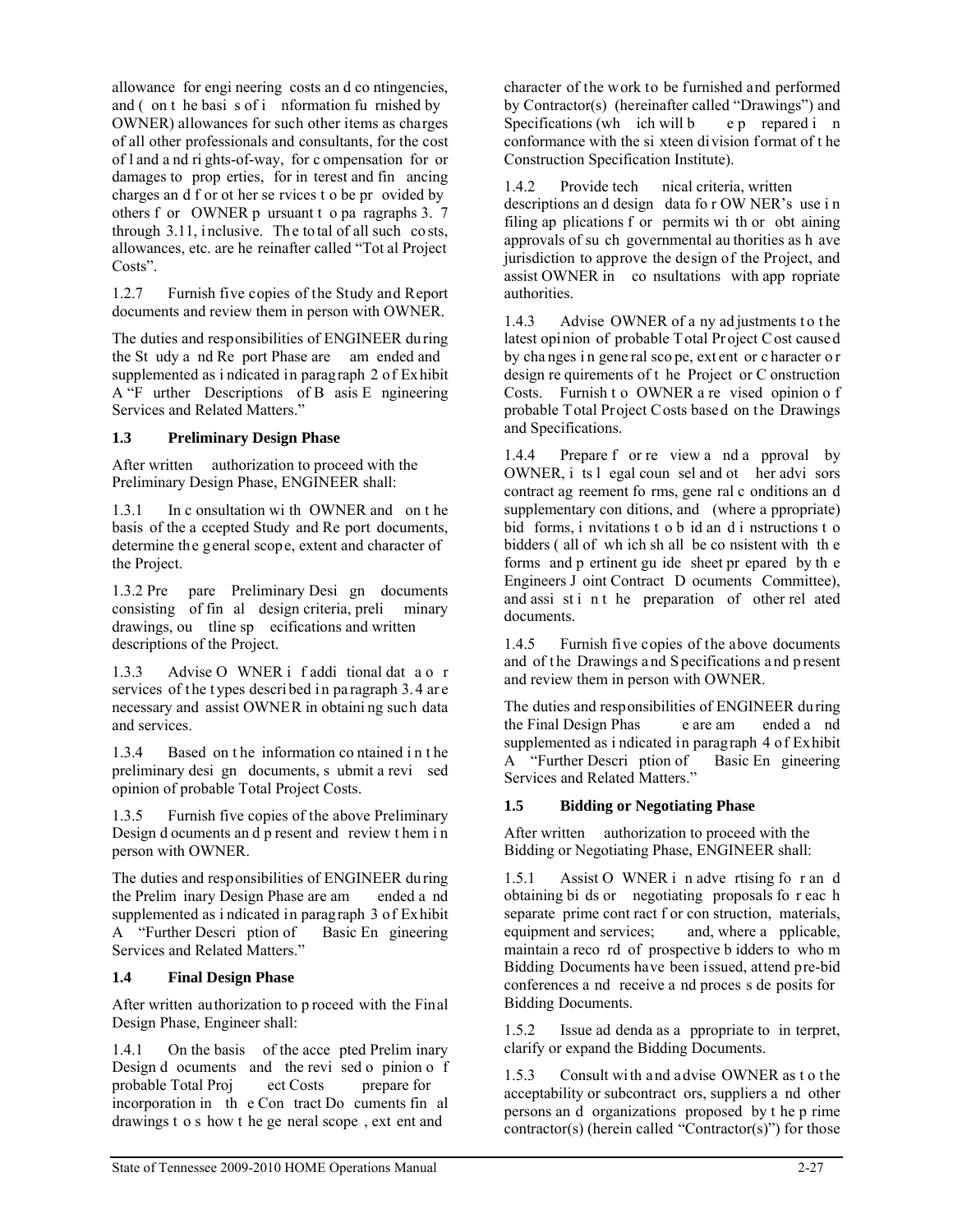portions of the work as to which such acceptability is required by the Bidding Documents.

1.5.4 Consult wi th O WNER c oncerning an d determine the acceptability of substitute materials and eq uipment p roposed by Co ntractor(s) when substitution prior to the award of contracts is allowed by the Bidding Documents.

1.5.5 Attend the bi d o pening, prepare bi d tabulation sh eets and assist OWNER in evaluating bids or proposals and i n assem bling and awarding contracts fo r const ruction, m aterials, equi pment and services.

The duties and responsibilities of ENGINEER during the Bidding or Negotiating Phase are am ended a nd supplemented as i ndicated in paragraph 5 of Exhibit<br>A "Further Descri ption of Basic Engineering A "Further Descri ption of Services and Related Matters".

# **1.6 Construction Phase**

During the Construction Phase:

1.6.1 *General Administration of Construction Contract*. EN GINEER shall consult with and a dvise OWNER a nd act as OWNER's re presentative as provided in Articles 1 th rough 17, in clusive, of th e Standard General Co nditions of th e C onstruction Contract, No. 1910-8 (1983 edition) of the Engineers Joint Con tract Do cuments Committee. The exte nt and li mitiations of th e duties, respo nsibilities an d authority of ENGINEER as assigned in said Standard General C onditions s hall not be m odified, except to the ext ent pr ovided i n paragraph 6 of Exhibit A "Further Description of Ba sic Engi neering Services and Related Matters" and except as ENGINEER may otherwise ag ree in writi ng. A ll o f OW NER's instructions to Co ntractor(s) w ill b e issu ed th rough ENGINEER who will have authority to act on behalf of OWNER to the extent p rovided in said Standard General C onditions except as otherwise p rovided in writing.

1.6.2 *Visits to Site and Observation of Construction*. In connection with observations of the work of Contractor(s) while it is in progress:

> 1.6.2.1 ENGINEER s hall make vi sits t o the site at in tervals appro priate to the various st ages of c onstruction as ENGINEER dee ms necessary in order to observe as a n e xperienced an d qualified design professional the progress and quality of the various aspect of Contractor(s)' work. In add ition, ENGINEER shall p rovide t he services of a Resident Project Representative (and assistant s as agree d) at the site to assist ENGINEER and to pro vide more cont inuous o bservation of s uch w ork. Based on i nformation ob tained dur ing su ch visits and on such observations, ENGINEER

shall end eavor to determ ine in gen eral if such work is procee ding in a ccordance with the C ontract Documents and EN GINEER shall keep OWNER informed o f the progress of the work.

 1. 6.2.2 The Resident Project Representative (and an y assi stants) will b e ENGINEER's agent or employee and under ENGINEER's supervisio n. The duties and responsibilities o f th e Resid ent Proj ect Representative (and assistant s) are set fort h in Ex hibit B "Duties, Respo nsibilities an d Limitation of Au thority o f Resident Proj ect Representative".

> 1.6.2.3 The purpose of ENGINEER's visits to and representation by the Resident Project Representative (and assistants, if an y) at th e site will b e to en able ENGINEER t o better carry out th e du ties and responsibilities assigned to and undertaken by ENGINEER during t he C onstruction P hase, an d, i n addition, by ex ercise of ENGINEER 's efforts as a n expe rienced and qualified design professional, to provide for OWNER a greater degree of confidence that the completed wo rk of Con tractor(s) will conform general  $\vert \mathbf{v} \vert \mathbf{t}$  o  $\mathbf{t} \vert$  he C ontract Documents and th at the i ntegrity of the design c oncept as re flected in the Contract<br>Documents has been i mplemented and Documents has been i preserved by C ontractor(s). On t he other hand, E NGINEER shal l no t, du ring suc h visits or as a result of such observations of Contractor(s) wo rk in pr ogress, supervise, direct o r ha ve cont rol over C ontractor(s) work nor s hall ENGI NEER have a uthority over or resp onsibility fo r th e means, methods, t echniques, s equences or procedures of co nstruction sel ected by Contractor(s), fo r safet y preca utions a nd programs i ncident to the work of Contractor(s) or  $f$  or a ny fai lure of Contractor(s) to co mply with laws, rules, regulations, o rdinances, codes or o rders applicable to C ontractor(s) fu rnishing and performing t heir w ork. Accor dingly, ENGINEER can nei ther gua rantee t he performance of the construction contracts by Contractor(s) nor assu me re sponsibility fo r Contractor(s)' failure to furnish and perform their work in accorda nce with the Contrac t Documents.

1.6.3 *Defective Work*. During such visits and on the basi s of such ob servations, EN GINEER may disapprove of or reject Contractor(s)' work while it is in p rogress if ENGINEER believ es th at such wo rk will n ot p roduce a co mpleted Proj ect that co nforms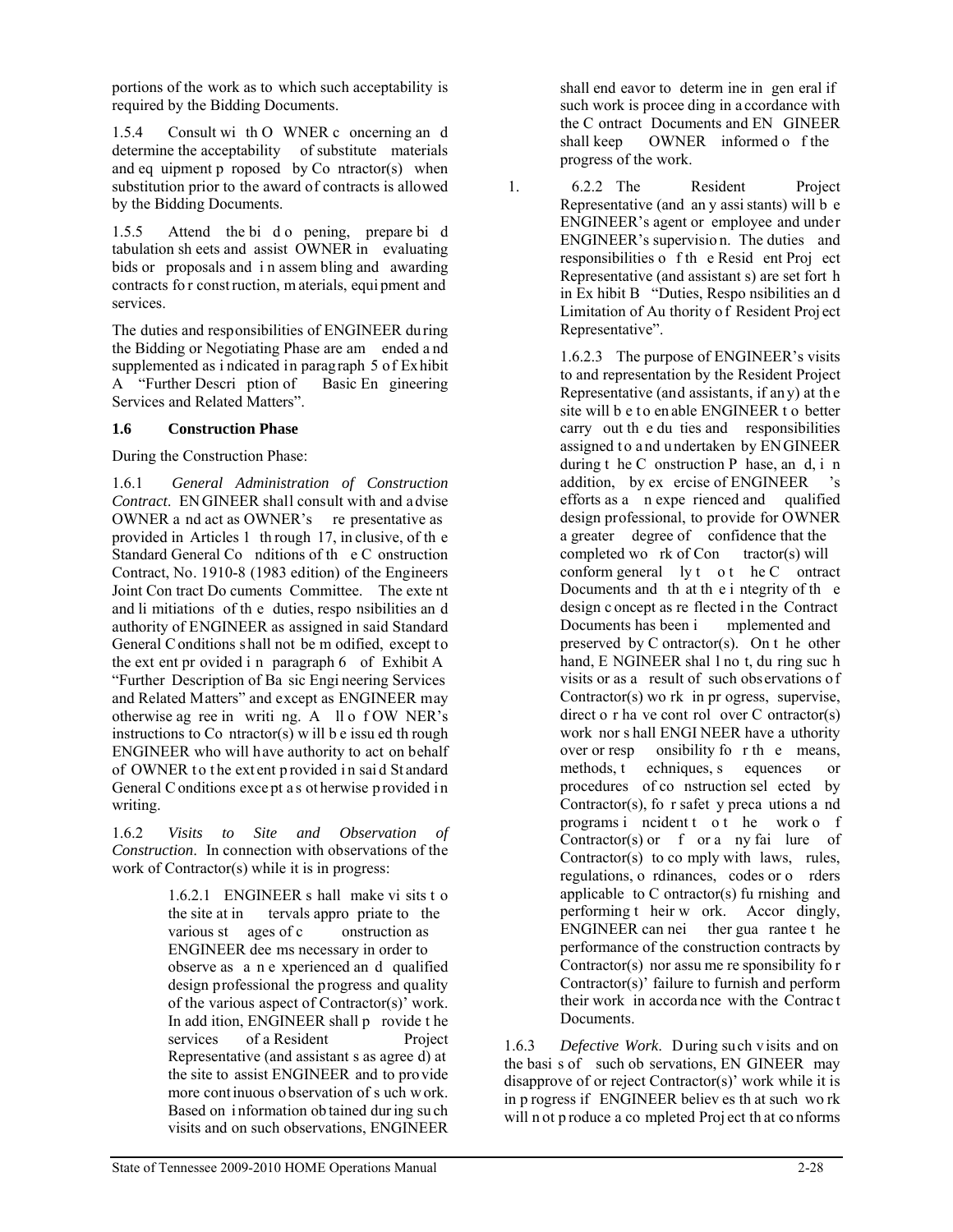generally to the Con tract Documents o r that it will prejudice t he i ntegrity of t he desi gn co ncept o f t he Project as reflected in the Contract Documents.

1.6.4 *Interpretations and Clarifications*. ENGINEER shall issue necessary interpretations and clarifications of the Co ntract Doc uments and i n connection therewith prepare work directive changes and change orders as required.

1.6.5 *Shop Drawings*. EN GINEER shall revie w and ap prove (or t ake ot her ap propriate action i n respect of) Shop Drawings (as that term is defined in the aforesaid Standard General Conditions), samples and other dat a whi ch C ontractor(s) are required t o submit, but o nly fo r co nformance wi th t he desi gn concept of the Project and co mpliance with th e information given in the Contract Documents. Suc h reviews and app rovals or ot her action shal l not extend to means, methods, techniques, se quences or procedures of construction or to safety precautions and programs incident thereto.

1.6.6 *Substitutes*. ENGINEER sha ll evaluate and determine the acceptability of substitute materials and equipment proposed by Contractor(s), but subject to the provision of paragraph 2.2.2.

1.6.7 *Inspections and Tests*. E NGINEER s hall have a uthority, as O WNER's rep resentative, to require special inspection or testing of th e work and shall receive and review all certificates of inspections, testings and approvals required by laws, rules, regulations, or dinances, codes, or ders or the Contract Documents (but only to determine generally that their content complies with the requirements of, and the results certified indicate compliance with, the Contract Documents).

1.6.8 *Disputes between OWNER and Contractor.* ENGINEER sh all act as in itial interpreter of th e requirements of the Contract Documents and judge of the accepta bility of the work the reunder and m ake decisions on all claims of OWNER and Contractor(s)<br>relating to the acceptability of the work or the relating to the acceptability interpretation of th e requirements of th e Con tract Documents pertaining to the execution and progress of the work. ENGINEER shall not be liable for the results of any su ch in terpretation or decisions rendered in good faith.

1.6.9 *Applications for Payment*. Based on ENGINEER's on-site observations as an experienced and qual ified design pr ofessional, on information provided by the Resident Project Representative and on re view o f ap plications f or payment an d t he accompanying data and schedules:

> 1.6.9.1 ENGINEER shal l det ermine t he amounts o wing t he C ontractor(s) a nd recommend in writin g p ayments to Contractor(s) i n such a mounts. Su ch

recommendations of payment will constitute a representation to OWNER, based on such observations and review, t hat t he wor k ha s progressed t o the poi nt indicated, a nd that , to th e b est of EN GINEER's knowledge, information an d b elief, th e qu ality o f su ch work is generally in accordance with the Contract Documents (subject to a n evaluation of such wo rk as a functioning<br>whole p rior t o or upon S ubstantial whole p rior  $t \circ or$ Completion, to the results of any subsequent tests called for in th e Con tract Do cuments and to any other qualifications stated in the recommendation). In the case of unit pric e work, E NGINEER's recommendations o f payment will include final determinations of quantities an d classificatio ns o f su ch wo rk (subject to any subseque nt adjustm ents allowed by the Contract Documents).

 1.6.9.2 By recom mending a ny p ayment ENGINEER will n ot th ereby b e deem ed to have represented that exhaustive, continuous or det ailed reviews o f e xaminations have been m ade by ENGINEER to check the quality or quantity of Contractor(s)' work as it i s fu rnished an d performed beyond t he responsibilities sp ecifically assig ned t o ENGINEER in th is Ag reement an d th e Contract Documents. E NGINEER's review of Co ntractor(s) w ork fo r the p urposes o f recommending payment will not impose on ENGINEER responsibility to sup ervise, direct or control such work or for the means, methods, t echniques, s equences, o r procedures o f co nstruction o r safet y precautions o r pr ograms i ncident t hereto or Contractor(s) compliance wi th laws, rules, regulations, o rdinances, codes or o rders applicable t o th eir furn ishings and performing the work. It will also not impose responsibility on ENGINEER to make an y examination to ascerta in how or fo r what purposes a ny C ontractor has used t he moneys pai d on a ccount o f t he C ontract Price, or to determine that title to any of the work, materials or e quipment has passe d to OWNER free and clear of any lien, claim s, security in terest o r en cumbrances, or th at there m ay no t be ot her m atters at i ssue between OWNER an d CONTRACTOR th at might affect the amount he should be paid.

1.6.10 *Contractor(s)' Completion Documents*. ENGINEER s hall receive a nd review m aintenance and op erating in structions, sch edules, guarantees, bonds an d certificates o f in spection, tests and approvals which are to be assembled by Contractor(s) in accordance with the Contract Documents (but such review will on ly b e to determine th at th eir con tent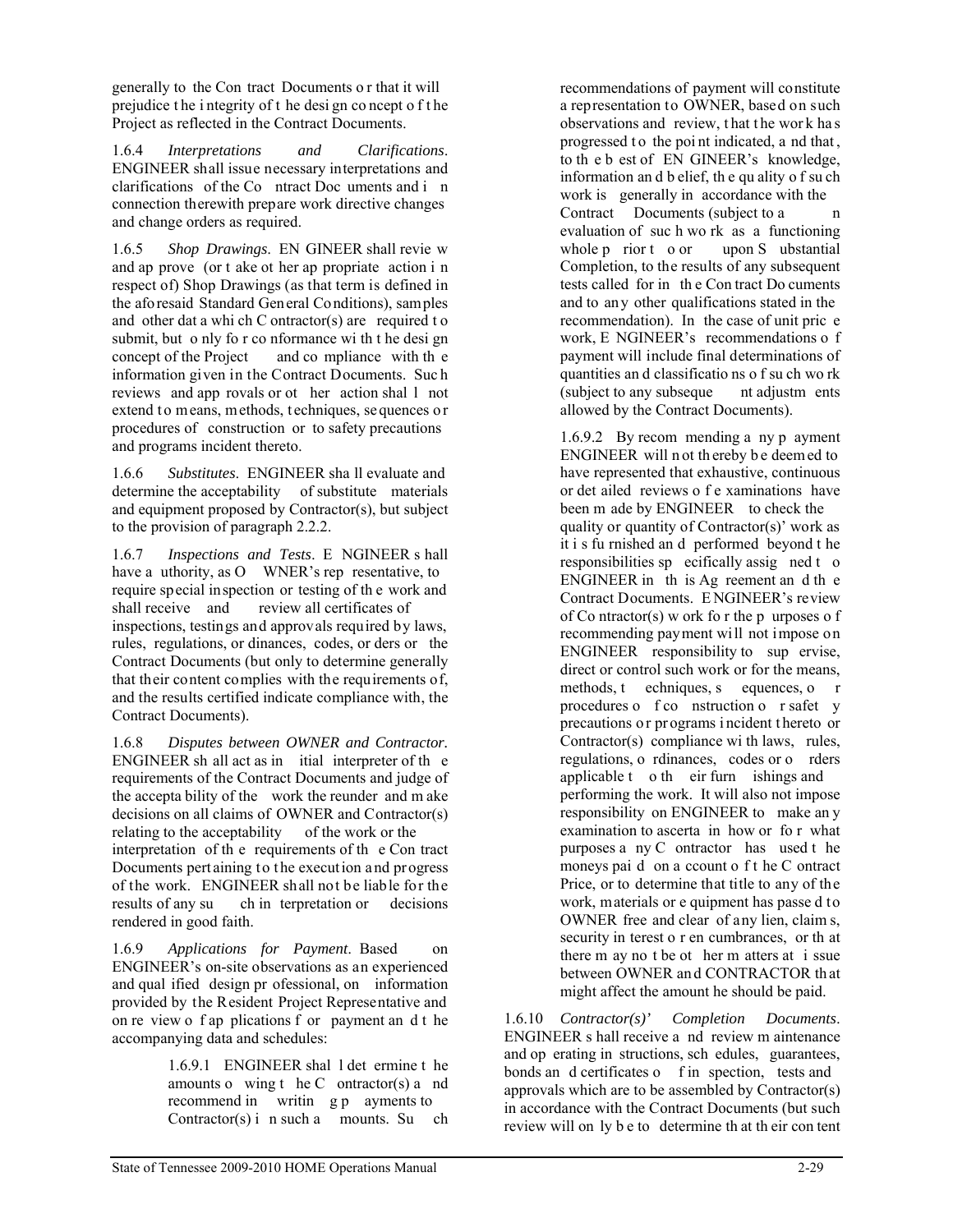complies with the requirements of, and in the case of certificate o f in spection, tests an d appro vals th e results certifi ed in dicate co mpliance with, th e Contract Documents); an d sh all tran smit th em to OWNER with written comments.

1.6.11 *Inspections.* ENGINEER s hall conduct an inspection to determine if th e work is sub stantially complete an d a fin al in spection t o d etermine if t he completed work is acce ptable so the E NGINEER may reco mmend, in writin g, fian l payment to Contractor(s) and m ay give written n otice t o OWNER a nd the Contract or(s) t hat the work is acceptable (subj ect to any conditions therei n expresssed), but any suc h recom mendations and notice will be subject to th e limitations expressed in paragraph 1.6.9.2.

1.6.12 *Limitation of Responsibilities.* EN GINEER shall not be re sponsible for the acts or omissions of any Con tractor, o r of any sub contractor or supplier, or an y of t he Co ntractor(s)' or su bcontractor's or supplier's agents or employees or a ny other persons (except ENGINEER's own employees and agents) at the site or otherwise furnishing or performing any of the Contractor(s)' work; however, nothing contained in paragraph 1.6.1 through 1.6.11 inclusive, shall be construed t o release ENGINEER fro m lia bility fo r failure to properly perform duties and responsibilities assumed by ENGINEER in the Contract Documents.

## **1.7 Operational Phase.**

During th e Op erational Ph ase, ENGINEER sh all, when requested by OWNER:

1.7.1 Provi de assistance in th e clo sing o f an y financial or related transaction for the Project.

1.7.2 Provide assi stance i n c onnection with t he refining and adjusting of any equipment or system.

1.7.3 Assist OWNER in training OWNER's staff to operate and maintain the Project.

1.7.4 Assist OWNER in developing sy stems and procedures f or c ontrol of t he o peration a nd maintenance of and record keeping for the Project.

1.7.5 Prepare a set of reproducible record prints of Drawings s howing t hose ch anges m ade duri ng t he construction process, based on the marked-up prints, drawings and other data furnished by Contractor(s) to ENGINEER and which ENGINEER considers significant.

1.7.6 In company with OWNER, visit the Project to ob serve any ap parent d efects in th e co mpleted construction, assist O WNER i n consul tations an d discussions with Contractor(s) concerning corrections of such de ficiencies, and make recomm endations as to replacement or correction of defective work.

The duties and responsibilities of ENGINEER during the Operational Pha se are am ended a nd supplemented as i ndicated in paragraph 7 of Exhibit A "Further Descri ption of Basic En gineering Services and Related Matters".

SECTION 2 – ADDITIONAL SERVICES OF ENGINEER

## **2.1 Services Requiring Authorization in Advance**

If au thorized in writin g by OW NER, ENGINEER shall f urnish o r obtain f orm ot hers Additional Services of the types l isted i n pa ragraphs 2 .1.1 through 2.1.14 , i nclusive. These services are not included as part of Basic Services except to the extent provided otherwise in Exhibit A "Further Description of Basic Engineering Services and R elated Matters"; these will b e paid for b y OWNER as in dicated in Section 5.

2.1.1 Preparation of appl ications and s upporting documents (i n addi tion t o those f urnished u nder Basic Services) for privat e or governm ental gra nts, loans or adv ances in con nection with th e Proj ect; preparation or review of environm ental as sessments and impact statements; revi ew and evaluation of the effect on t he design re quirements of the Project of any suc h state ments and docum ents pre pared by others; an d assistance i n obtaining a pprovals o f authorities having jurisdiction ov er th e an ticipated environmental impact of the Project.

2.1.2 Services to m ake m easured drawings of or to in vestigate existing con ditions or facilities, or to verify the accuracy of draw ings or othe r information furnished by OWNER.

2.1.3 Services res ulting from si gnificant cha nges in the general scope, extent or character of the Project or its design including, but not limited to, changes in size, com plexity, OW NER's schedule, cha racter of construction, m ethod of fi nancing; and revising previously accepted studies, reports, design

documents or C ontract D ocuments w hen s uch revisions are required b y ch anges in laws, rules, regulations, o rdinances, co des o r o rders enact ed subsequent to the preparation of such studies, reports or documents, or are due to any other causes beyond ENGINEER's control.

2.1.4 Providing re nderings or models f or OWNER's use.

2.1.5 Preparing documents for al ternate bi ds requested by OWNER for Contractor(s) work which is not execut ed or documents for o ut-of-sequence work.

2.1.6 Investigations and studies involving, but not limited to , detailed co nsideration of operations, maintenance and overhead expenses; providing value engineering d uring t he c ourse o f design; t he preparation of feasib ility stu dies, cash fl ow and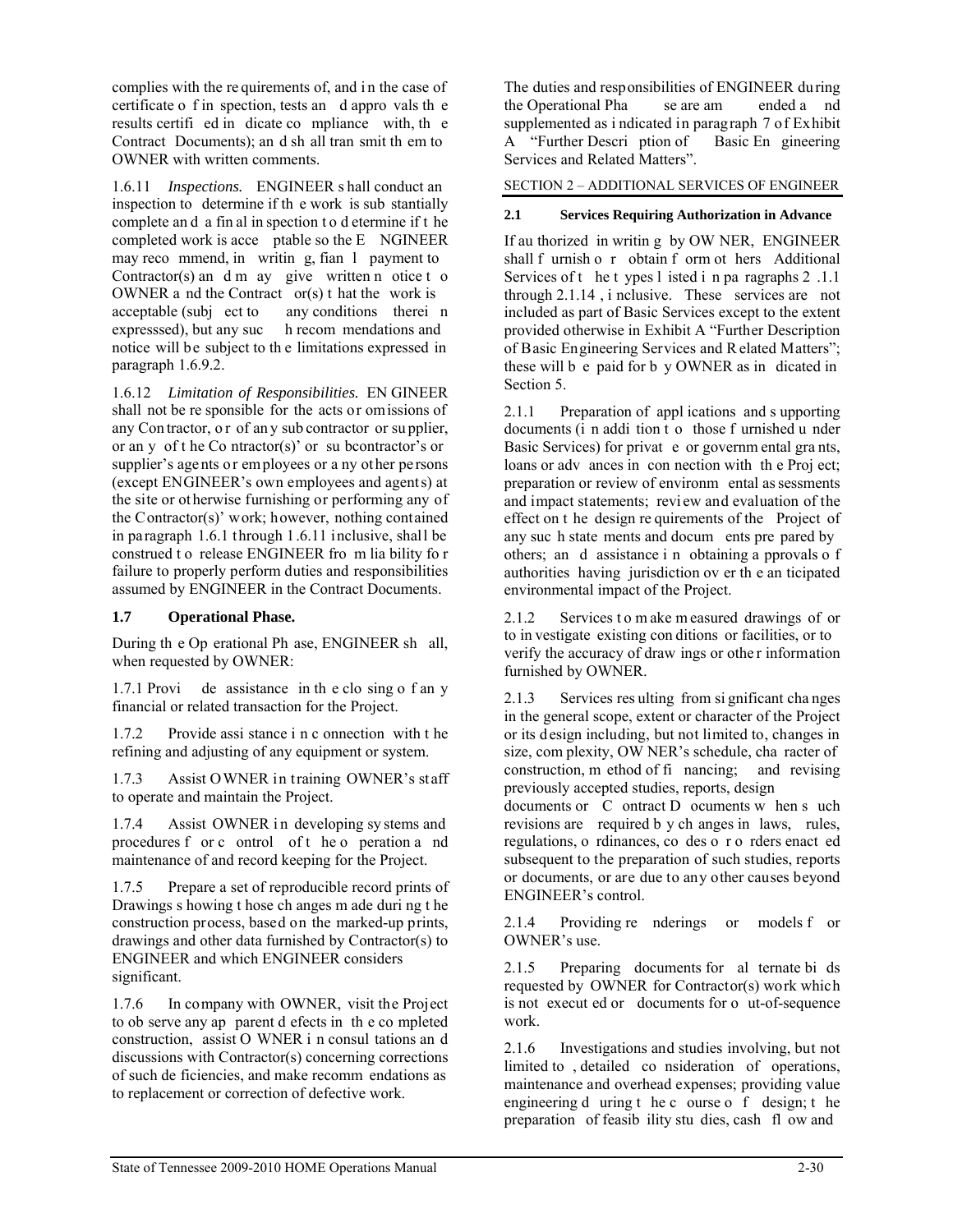economic evaluations, rate s chedules and appraisals; assistance i n obtaining fi nancing f or t he Pr oject; evaluating processes a vailable f or l icensing a nd assisting O WNER in obt aining pr ocess l icensing; detailed quantity surveys of material, equipment and labor; and audi ts or inventories req uired in connection with construction performed by OWNER.

2.1.7 Furnishing servi ces o f i ndependent professional associates and consultant for other than Basic Services (which include, but are not limited to, customary civil, structural , mechanical and electrical engineering a nd custom ary arc hitectural desi gn incidental thereto); and providing data or services of the types described in paragraph 3.4 when OWNER employs ENGINEER to provide such data or services in lieu of furnishi ng the same in accorda nce with paragraph 3.4.

2.1.8 If ENGINEER's c ompensation i s on t he basis of a l ump s um or percentage o f C onstruction Cost o r cost -plus a fi xed fee method of payment, services res ulting fr om the award of more separate prime cont racts fo r co nstruction, m aterials or equipment for the Project th an are contemplated by paragraph 5.1.1.2. If E NGINEER's compensation is on the basis of a percentage of Construction Cost and ENGINEER h as been re quired to pre pare C ontract Documents on the assum ption that m ore than one prime co ntract will b e award ed for constru ction, materials or equi pment, but only one prime contract is awarded for construction, materials and equipment for the Project, services attributable to the preparation of contract documentation that was rendere d unusable an d any rev isions or add itions t o co ntract documentation u sed th at was n ecessitated b y th e award on only one prime contract.

2.1.9 Services du ring o ut-of-town travel req uired of ENGINEER  $\circ$  ther th an v isits to the site  $\circ$ OWNER's office as required by Section 1.

2.1.10 Assistance in connection with bid protests, rebidding or renegotiating contracts for construction, materials, equi pment or se rvices, exce pt when such assistance is re quired to complete services called for in paragraph 6.2.2.5.

2.1.11 Providing any t ype of p roperty sur veys o r related engineering services needed for the transfer of interest in real property and field surveys for design purposes a nd engi neering surveys an d s taking t o enable Contractor(s) to proceed with their work; and providing other special field surveys.

2.1.12 Preparaation o f o perating, m aintenance an d staffing manuals to supplement Basic Services under paragraph 1.7.3.

2.1.13 Preparing to serve or serving as a consultant or witn ess for OWNER in any litig ation, arb itration or other legal or administrative proceeding involving

the Project (e xcept for a ssistance in co nsultations which is included as part of Basic Services unde r paragraphs 1.2.3 and 1.4.2).

2.1.14 Additional serv ices in co nnection with the Project, including services which are to be furnished by OWNER in accorda nce with Article 3, a nd services not o therwise provided fo r in th is Agreement.

## **2.2 Required Additional Services**

When required by t he C ontract D ocuments i n circumstances b eyond ENGINEER's con trol, ENGINEER s hall fu rnish o r obt ain f rom others, as circumstances require during co nstruction an d without waiti ng for sp ecific au thorization from OWNER, Additional Serv ices o f th e typ es listed in paragraphs 2.2.1 thr ough 2 .2.6, i nclusive (ex cept to the extend otherwise provided in Exhibit A "Further<br>Description of Basic E ngineering Servi ces and ngineering Servi ces and Related Matters"). These services are not included as part of Basic Services . Engineer s hall advise OWNER promptly after startin g any such Additional Services which will be paid by OWNER as indicated in Section 5.

2.2.1 Services in con nection with work directive changes a nd change orders to reflec t change s requested by OWNER i f t he res ulting c hange i n<br>compensation for Basi c Services is not compensation for Basi c Services is not commensurate with the additional services rendered.

2.2.2 Services i n m aking re visions t o Dra wings and Specificat ions occa sioned by the acceptance of substitutions proposed by Contractor(s); and services after the a ward of eac h c ontract in eval uating a nd determining the acceptability of an unreasona ble or excessive number o f substitu tions proposed b y Contractor.

2.2.3 Services resul ting fr om si gnificant del ays, changes or pri ce increases occurring as a direct or indirect res ult of m aterial, equi pment or ener gy shortages.

2.2.4 Additional or ex tended ser vices during construction made necessary by (1) work damaged by fire or other cause du ring co nstruction, ( 2) a significant amount of defective or neglected work of any Contract or, (3) acceler ation of the progress schedule i nvolving se rvices beyond n ormal wo rking hours, and (4) default by any Contractor.

2.2.5 Services (ot her than Basic Services duri ng the Operational Phase) in connection with any partial utilization of any p art of t he Pro ject by OWNER prior to Substantial Completion.

2.2.6 Evaluating an un reasonable or ext ensive number of cl aims subm itted by C ontractor(s) or others in connection with the work.

SECTION 3 – OWNER'S RESPONSIBILITIES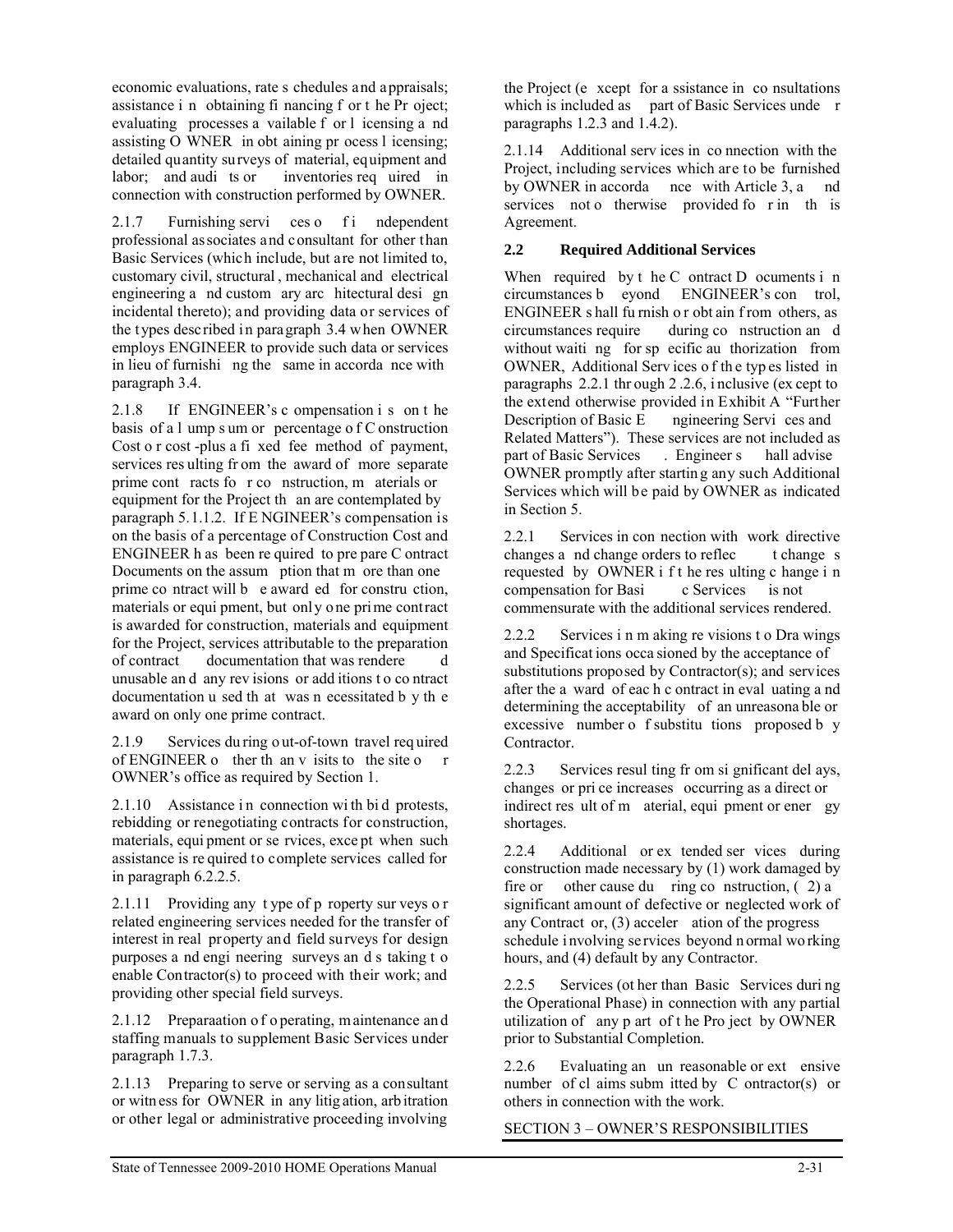OWNER shall do the following in a timely manner so as not to delay the services of ENGINEER:

3.1 Designate in writing a p erson to act as OWNER's representative with respect to the services to be re ndered u nder t his Agreement. S uch person shall have complete authority to transmit instructions, receive information, inte rpret and de fine OWNER's policies an d decisions with resp ect to ENGINEER's services for the Project.

3.2 Provide all criteria and full information as to OWNER's re quirements for the Pro ject, includin g design objectives and constraints, space, capacity and performance requ irements, flex ibility an d expendability, and an y bud getary li mitation; and furnish co pies of al l desi gn an d co nstruction standards which OWNER will require to be included in the Drawings and Specifications.

3.3 Assist EN GINEER by pl acing at ENGINEER's disposal a ll av ailable in formation pertinent to the Project including previous reports and any o ther d ata relativ e to d esign or co nstruction of the Project.

3.4 Furnish t o E NGINEER, a s re quired f or performance of ENGINEER's Basic Services (except to th e ex tent p rovided o therwise in Ex hibit A "Further Description of Ba sic Engi neering Services and Related Matters"), the following:

> 3.4.1 data p repared by or ser vices o f others, including without limitation borings, probings an d subs urface expl orations, hydrographic surveys, labo ratory tests and inspections of sam ples, materials an d equipment;

3.4.2 ap propriate professional interpretation of all the foregoing;

3.4.3 environmental assessm ent an d impact statements;

3.4.4 property boundary, easement, rightof-way, topographic and utility surveys;

3.4.5 pr operty descriptions;

3.4.6 zoning, dee d and other land use restrictions; and

3.4.7 other s pecial dat a o r c onsultations not covered in Section 2;

all of which EN GINEER may use and rely up on in performing services under this Agreement.

3.5 Provi de engineering surveys to estab lish reference points for construction (except to the extent provided otherwise in Exhibit A "Further Description of Basic Eng ineering Services and Related Matters") to enable Cont ractor(s) to proceed with the layout of the work.

3.6 Arrange for access to and m ake all provisions for ENGINEER to enter upon public and private pr operty as requi red f or E NGINEER t o perform services under this Agreement.

3.7 Examine all studies , re ports, sketc hes, Drawings, Sp ecifications, pr oposals and o ther documents pre sented by EN GINEER, obtain advi ce of a n at torney, i nsurance cou nselor a nd other consultants as O WNER dee ms appr opriate for s uch examination an d render in writing d ecisions pertaining thereto within a reasonable time so as not to delay the services of ENGINEER.

3.8 Furnish ap provals an d per mits from al l governmental authorities having jurisdiction over the Project and such approvals and c onsents from others as may be necessary for completion of the Project.

3.9 Provi de such accounting, indepe ndent c ost estimating and in surance counseling services as m ay<br>be required for the Project; such legal se rvices as be re quired for the Project; such legal se OWNER m ay requi re or E NGINEER may reasonably req uest with reg ard to legal issu es pertaining t o t he Pr oject i ncluding a ny t hat may be raised by Co ntractor(s); such auditing s ervice as OWNER m ay require to as certain how or for what purpose a ny C ontractor has used t he m oneys pai d under the construction contract; and suc h inspection services as OWNER may r equire to asce rtain that Contractor(s) are complying with an y law, ru le, regulations, o rdinance, c ode or o rder a pplicable t o their furnishing and performing the work.

3.10 If OWNER designates a pe rson to represent OWNER at th e site who is n ot ENGINEER or ENGINEER's age nt or employee, the duties, responsibilities an d li mitations of au thority o f su ch other person and the affect thereof on the duties and responsibilities of ENGINEER and Resid ent Pro ject Representative (and any assistants) will be set forth in an exh ibit that is to b e identified, attached to an d made a p art of th is Agreement b efore su ch serv ices begin.

3.11 If m ore t han one prime co ntract i s t o be awarded f or c onstruction, m aterials, eq uipment and services for the entire Project, designate a person or organization to h ave au thority an d respo nsibility fo r coordinating the activities am ong the vari ous prime contractors.

3.12 Furnish t o E NGINEER data or est imated figures as to OWNER's anticipated costs for services to be p rovided by ot hers for O WNER (suc h as services p ursuant t o para graph 3.7 t hrough 3.11 inclusive and other costs of the types referred to in paragraph 1 .2.6) s o t hat E NGINEER m ay make t he necessary fi ndings t o su pport opi nions o f probable Total Project Costs.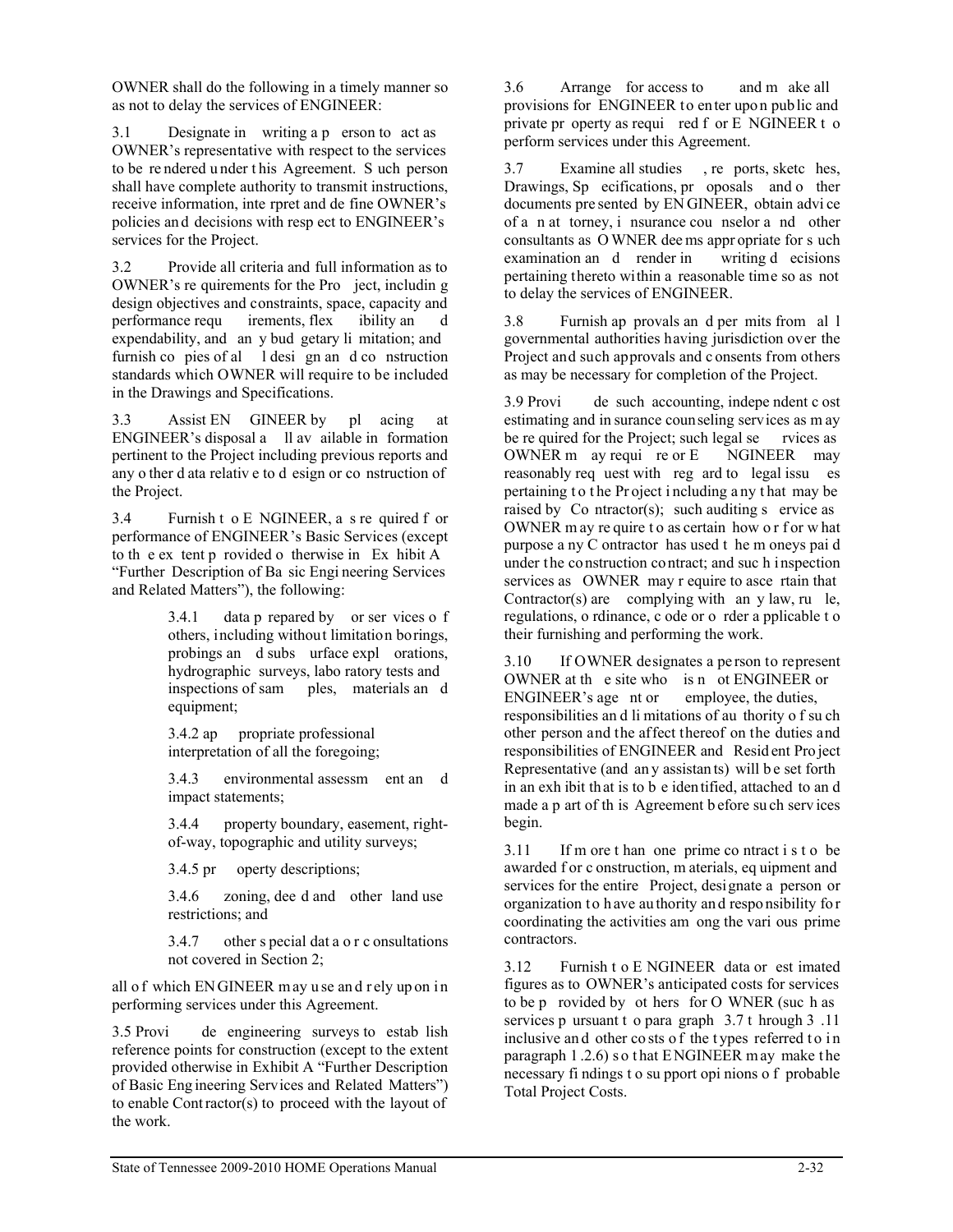3.13 Attend the pre-bid conference, bid opening, pre-construction co nferences, con struction progress and ot her job related m eetings a nd s ubstantial completion inspections and fi nal payment inspections.

3.14 Give pro mpt written no tice to ENGINEER whenever O WNER observes o r otherwise bec ome aware of a ny devel opment that effects the scope or timing of ENGINEER 's serv ices, or any defect or non-conformance in the work of any Contractor.

3.15 Furnish, o r di rect ENG INEER t o pro vide, Additional Services as st ipulated in paragraph 2.1 of this Agreement or other services as required.

3.16 Bear all co sts in cident to co mpliance with the requirements of this Section 3.

# SECTION 4 – PERIODS OF SERVICES

4.1 The p rovisions of t his Sect ion 4 a nd t he various rat es of com pensation fo r EN GINEER's services provided for elsewhere in t his Agreem ent have been agreed to in anticipation of the orderly and<br>continuous pr ogress of the Pro ject th rough continuous pr ogress of completion of the Construction Phase. ENGINEER's obligation to render serv ices here under wi ll ext end for a period which may reasonably be required for the design, award o f co ntracts, construction an d i nitial operation o f t he Pr oject i ncluding e xtra work a nd required extensions thereto. If in Exhibit A "Further Description of Basic E ngineering Servi ces and Related Matt ers" sp ecific p eriods of ti me fo r rendering se rvices are set forth or speci fic dates by which services are to be completed are provide d and if suc h dat es are excee ded t hrough no faul t of ENGINEER, all rat es, measures a nd am ounts o f compensation prov ided herein sh all b e subject t o equitable adjustment.

4.2 The se rvices called for i n the Study a nd Report Ph ase will b e com pleted and the Repo rt submitted with in the stipu lated p eriod ind icated in paragraph 2 o f Ex hibit A "Furt her Description of Basic Eng ineering Serv ices and Related Matters" after written authorization to proceed with that phase

of services which will b e given by OWNER within thirty d ays after ENGINEER h as sig ned th is Agreement.

4.3 After acceptance by OWNER of the Study and Report Phase doc uments indicating a ny specific modifications or changes in the general scope, extent or character of the Project de sired by OWNER, and upon written authorization fro m OWNER, ENGINEER s hall procee d with the performance of the serv ices called fo r in t he Prelim inary Design<br>Phase, and she all submit p reliminary d esign Phase, an  $d \, sh$  all submit p documents and a revi sed o pinion of probable Tot al Project Costs within the stipulated period indicated in

paragraph 3 o f Ex hibit A "Furt her Description of Basic Engineering Services and Related Matters".

4.4 After acce ptance by OWNER of the Preliminary Design Phase documents and revised opinion of p robable Total Pro ject Costs, indicating any specific modifications or changes in t he general scope, e xtent or c haracter of the Project desired by OWNER, and upon written au thorization fro m OWNER, E NGINEER sha ll proceed with the performance of the services called fo r in th e Fin al Design Phase; and shall deliver Contract Docum ents and a revised opinion of probable Total Project Costs for all work Co ntractor(s) on th e Proj ect with in th e stipulated period indicated in paragraph 4 of Exhibit<br>A "Further Descri ption of Basic Engineering A "Further Descri ption of Services and Related Matters".

4.5 ENGINEER's services under the Study and Report Phase, Prelim inary Design Phase and Final Design Phase shall each be considered c omplete at the earlier of  $(1)$  the date when the sub missions for that phase ha ve bee n acce pted by OWN ER or (2) thirty days after the date when such submissions are delivered to OWNER for final acceptanc e, plus i n each case suc h additional time as may be consi dered reasonable f or obt aining a pproval of governmental authorities h aving jurisdiction to ap prove the d esign of the Project.

4.6 After acce ptance by OWNER of

ENGINEER's Drawi ngs, Specifications and other Final D esign Pha se documentation i ncluding t he most recent opinion of pr obable Total Project Costs and upon written aut horization to proceed, ENGINEER s hall pr oceed with pe rformance o f t he services called for in th e Bid ding or Neg otiating Phase. This Phase shall terminate and the services to be rendered thereunder s hall be consi dered complete upon com mencement of t he C onstruction Phase or upon cessation of n egotiations with pro spective Contractor(s) (except as may otherwise be required to complete the services called for in paragraph 6.2.2.5)

4.7 The Construction Phase will commence with the ex ecution of th e firs t prim e contract to be executed for the work of the Project or any part thereof, and w ill termin ated upon w ritten recommendation by ENGINEER of final payment on the last prime contract to be completed. Construction Phase services may be re ndered at different times in respect of separate prim e contracts if the Projec t involves more than one prime contract.

4.8 The Op erational Ph ase will co mmence during the Construction Phase and will terminate one year after the date of Subs tantial Co mpletion of th e last p rime co ntract for co nstruction, m aterials and equipment on w hich s ubstantial com pletion i s achieved.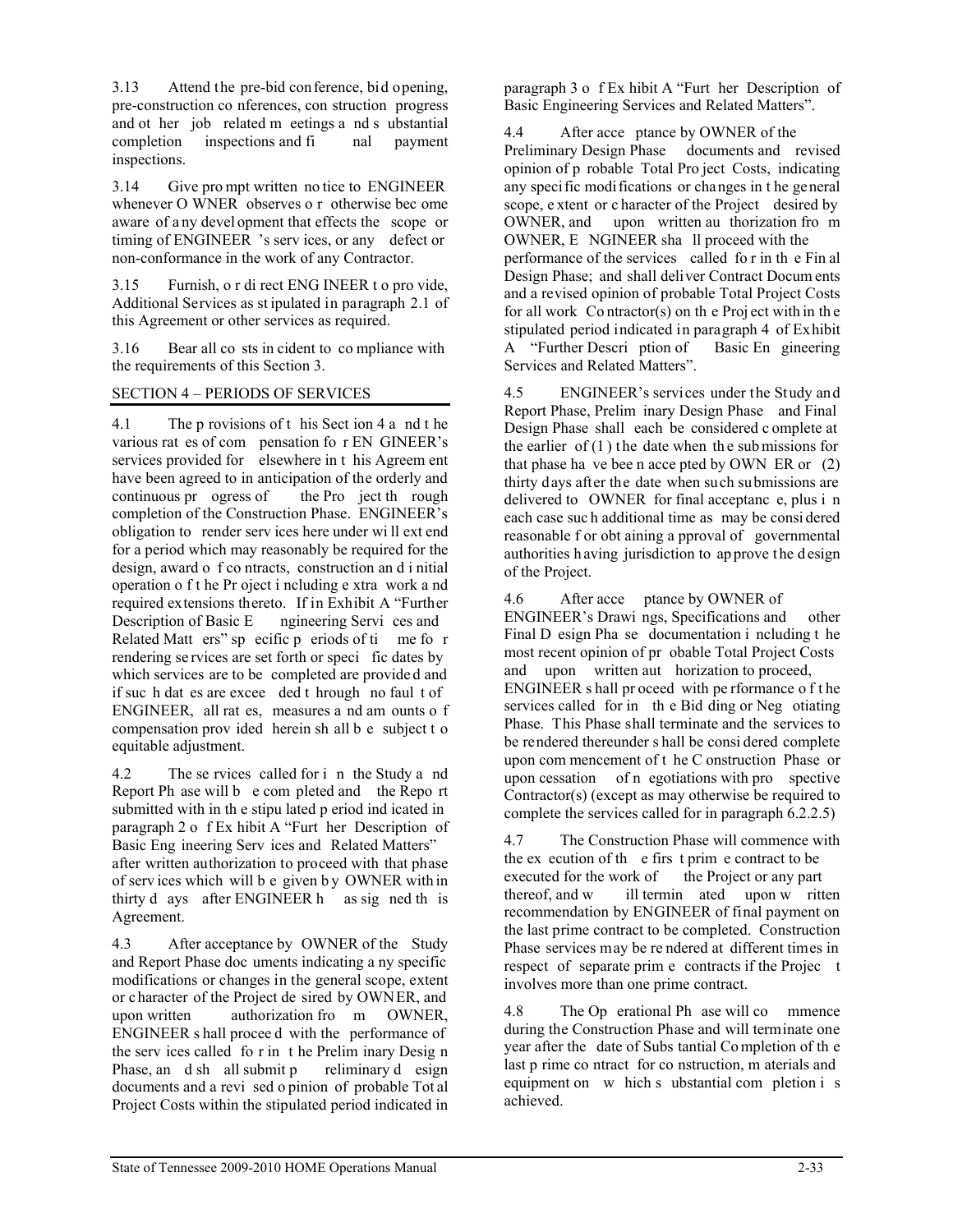4.9 If O WNER has req uested si gnificant modifications or changes in the general scope, extent or c haracter of the Project, the time of per formance of ENGINEER's services shall be adjusted equitably.

4.10 If OWNER fails to g ive p rompt writte n authorization to proceed with any phase of services after completion of the immediately preceding phase, or i t t he C onstruction Pha se has not co mmenced within calend ar days (p lus su ch ad ditional time as may be required t o co mplete th e serv ices called fo r under paragraph 6.2.2.5) af ter co mpletion of t he Fi nal Design P hase, ENGINEER may, after giving seven d ays' written notice t o OWNER, suspend services under this Agreement.

4.11 If E NGINEER's ser vices for desi gn or during co nstruction o n t he Project are delayed or suspended in whole or in part by OWNER for more than three months for reasons beyond ENGINEER's control, ENGINEER sh all o n written demand to OWNER (but without termination of this Agreement) be paid as provided in paragraph 5.3.2. If such delay or s uspension ext ends fo r more than one year for reasons bey ond E NGINEER"s control , or if ENGINEER f or any reas on is require d to ren der Construction Phase services in respect of a ny prime contract fo r construction, materials or equi pment more th an o ne year after Sub stantial Co mpletion is achieved u nder t hat co ntract, t he vari ous rat es of compensation pr ovided for el sewhere i n t his Agreement shall be subject to equitable adjustment.

4.12 In t he event that the work desi gned or specified by ENGINEER i s t o be f urnished or performed under more than one prime contract, or if ENGINEER's serv ices are to be separately sequenced with th e wo rk of on e or m ore p rime contractors (s uch as i n t he case of fast-tracking), OWNER and ENGI NEER sh all, prior to commencement of the Final Design Phase, develop a schedule for performance of ENG INEER's services during the Final Design, Bidding or Negotiating and Construction Phases, i n o rder t o se quence an d coordinate properly such services as are applicable to the work under such separate contract. This schedule is to be prepared whether or not the work under such contracts i s t o proceed c oncurrently an d i s t o be included in Exhibit A "Further Descrip tion o f Basic Engineering Services a nd R elated M atters", an d t he provisions of paragraphs 4.4 through 4.10 inclusive, will be modified accordingly.

SECTION 5 – PAYMENTS TO ENGINEER

#### **5.1 Methords of Payment for Services and Expenses of ENGINEER**

5.1.1 *For Basic Services.* OWNER sh all p ay ENGINEER for Basic Se rvices rendered under Section 1 (as amended and supplemented by Exhibit A "Further Descri ption of Basic En gineering Services and Related Matters") as follows:

> *5.*1.1.1 *One Prime Contract.* If only o ne prime contract is awar ded for construction, materials and equipment for the Project, a lump sum fee of \$ for all Basic Services (e xcept services of ENGINEER's Reside nt P roject Representative (and assistan ts) furnished under pa ragraph 1.6.2.1 an d O perational Phase ser vices furnished u nder para graph 1.7).

 *5.*1.1.4 *Ope*

5.1.2 *For Additional Services.* OWNER shall pay ENGINEER for Additional Se rvices re ndered under Section 2 as follows:

 5. 1.2.1 *General.* Fo r Ad ditional Serv ices of E NGINEER's pri ncipals and em ployees engaged directly on the Project and rendered pursuant t o p aragraph 2 .1 or 2 .2 (except services as a consultant or witness under paragraph 2. 1.13), o n the basi s of fi xed hourly rates p er Attachment the to tal of which sh all n ot ex ceed \$\_\_\_\_\_\_\_\_\_\_\_\_\_\_\_\_\_\_\_\_\_\_\_\_.

> *5.*1.2.2 *Professional Associates and Consultants.* For services and Reimbursable expenses of i ndependent pro fessional associates a nd c onsultants em ployed b y ENGINEER to rend er Add itional Services pursuant to paragraph 2.1 or 2.2, the amount billed to ENGINEER th erefore ti mes a factor of \_\_\_\_\_\_\_\_\_\_\_\_\_.

 5. 1.2.3 *Serving as Witness*. For se rvices rendered by ENG INEER's principals and

 <sup>5. 1.1.2</sup> *Several Prime Contracts*. If more than on  $e$  b ut less than contracts are awa rded for c onstruction, materials and equipment for the Project, a lump sum fee of  $\frac{1}{2}$ for all Basic Services ((e xcept services of<br>ENGINEER's Reside int P roject ENGINEER's Reside nt P roject Representative (and assistan ts) furnished under pa ragraph 1.6.2.1 an d O perational Phase ser vices furnished u nder para graph 1.7).

 <sup>5. 1.1.3</sup> *Resident Project Services.* For services o f ENGINEER's Resident Project Representative (and assistan ts) furnished under paragraph 1.6.2.1, on the basis of the fixed hourly rates per Attachment \_\_\_\_\_ the total o f wh ich sh all  $n$  ot  $ex$  ceed \$ f or serv ices rendered by principals and employees assigned to Resident Project Representation.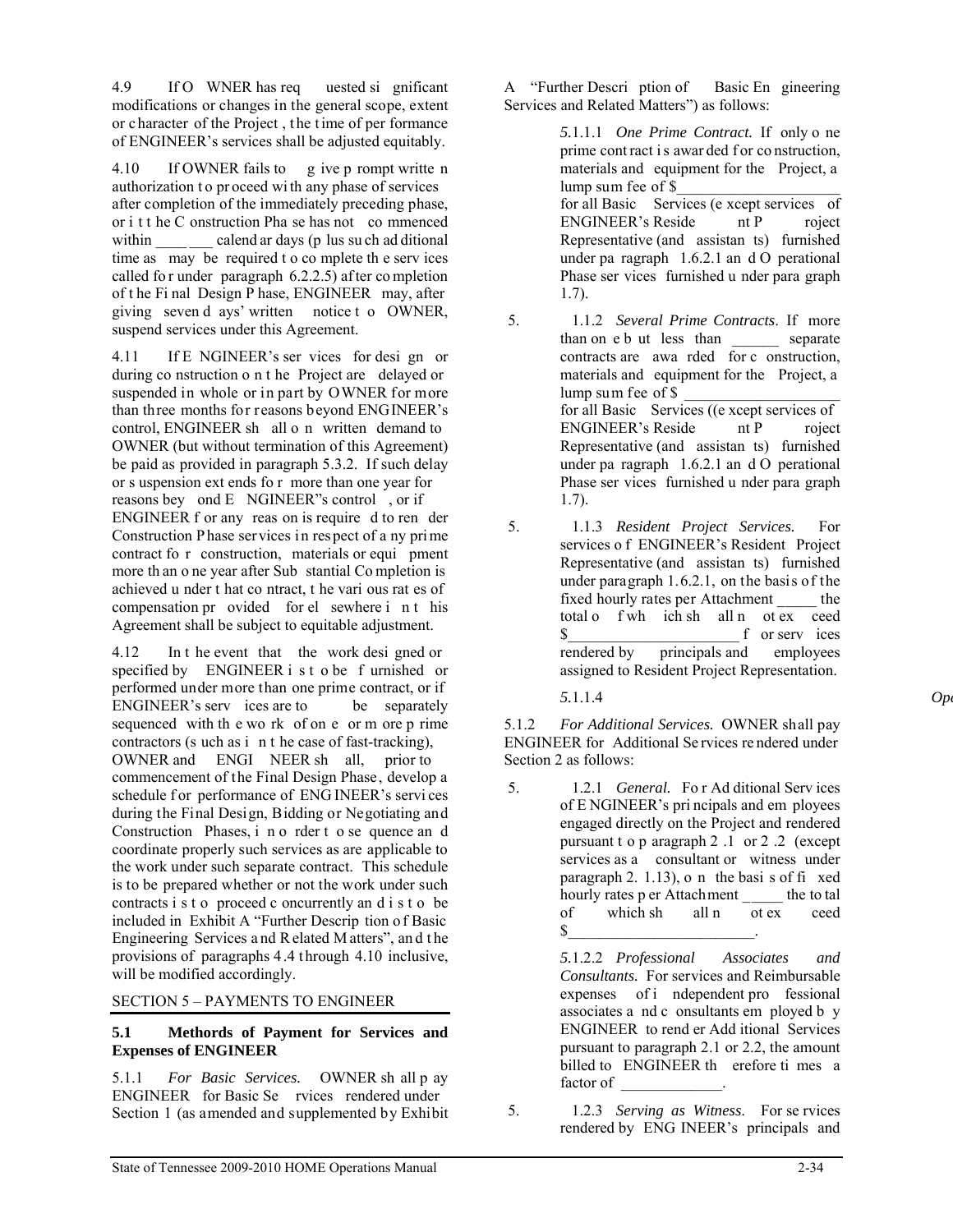employees as consultants or witnesses in any litigation, arbitratio n or other leg al or administrative proc eeding in accordance with par agraph 2.1.13, at t he rat e of \$ per d ay o r an y portion t hereof ( but c ompensation f or t he time spent in preparing to appear in any such litigation, arb itration or pro ceeding will b e on the basis provided in paragraph 5.1.2.1). Compensation for ENGINEER's independent pr ofessional associ ates and consultants will be on t he basis provided in paragraph 5.1.2.2.

5.1.3 *For Reimbursable Expenses.* In a ddition to payments provided for in paragraphs 5.1.1 and 5.1.2, OWNER shall pay ENGINEER the actual costs of all Reimbursable Ex penses i ncurred i n con nection wi th all Basic and Additional Services.

5.1.4 The term s "Salary Costs" and "Reimbursable Ex penses" have t he meanings assigned to them in paragraph 5.4.

# **5.2 Times of Payment**

ENGINEER s hall su bmit monthly st atements fo r Basic an d Additional Services rend ered and for Reimbursable Ex penses i ncurred. T he st atements will b e b ased u pon ENGINEER's esti mate o f th e proportion of the total services actually completed at the time of the billing. OWNER shall make prompt monthly pay ments i n res ponse t o E NGINEER's monthly statements.

## **5.3 Other Provisions Concerning Payment**

5.3.1 In t he ev ent of term ination b y OWNER under p aragraph 7.1 upon th e co mpletion of an y phase of t he Basic Servi ces, pr ogress payments due ENGINEER for services ren dered thr ough su ch phase shall constitute total payment for such services. In the event of such termination by OWNER during any phase of the Basic Services, ENGINEER will b e paid fo r serv ices r endered during th at phase on t he basis of the fixed hourly rates per Attachment \_\_\_\_\_

the to tal of wh ich sh all not ex ceed \$ f or serv ices r endered during t hat phase t  $\circ$  dat  $\circ$  o f t ermination by ENGINEER's pri ncipals a nd em ployees enga ged directly on the Project. In the event of any such termination, ENGINEER also will be reimbursed for the charges of inde pendent professional associates and c onsultants em ployed by ENG INEER to render Basic Services, and paid for all unpaid Reimbursable Expenses,  $p$  lus al 1 t ermination expe nses. Termination e xpenses m ean R eimbursable Expenses directly attributable to termination.

5.3.2 Records o f ENG INEER's Salary Costs pertinent to ENGINEER's co mpensation un der t his Agreement will be kept in accordance with generally accepted accounting practices. Copies will be m ade available to OWNER at cost on re quest prior to final payment for ENGINEER's sevices.

## **5.4 Definitions**

5.4.1 The Sal ary C osts use d as a basi s fo r payment mean salaries a nd wages (basic and incentive) paid to all ENGINEER's personnel engaged di rectly on t he Pr oject, i ncluding, but n ot limited to, engineers, architects, surveyors, designers, draftsmen, sp ecification writers, est imators, other technical an d business personnel; pl us t he cost of customary and st atutory be nefits i ncluding, but not limited to , so cial secu rity contrib utions, unemployment, excise and payroll tax es, wo rkers' compensation, h ealth an d retire ment b enefits, sick leave, v acation and h oliday p ay an d o ther g roup benefits. For th e purposes o f th is Agreement, th e principals o f ENG INEER a nd t heir cu rrent ho urly Salary Costs are:

The hourly Salary Costs of principals of ENGINEER will b e ad justed eq uitably to reflect ch anges in personnel and in ENGINEER's overall compensation procedures and practices.

\_\_\_\_\_\_\_\_\_\_\_\_\_\_\_\_\_\_\_\_\_\_\_\_\_\_\_\_\_\_\_\_\_\_\_\_\_\_

\_\_\_\_\_\_\_\_\_\_\_\_\_\_\_\_\_\_\_\_\_\_\_\_\_\_\_\_\_\_\_\_\_\_\_\_\_\_

The amount of customary and statutory benefits of all other p ersonnel o f ENGINEER w ill b e co nsidered equial to  $\frac{9}{6}$  of salaries and wages, subject to equitable a djustment to reflect change s in ENGINEER's o verall c ompensation procedures a nd practices.

5.4.2 Reimbursable Ex penses m ean t he act ual expenses i ncurred by EN GINEER o r E NGINEER's independent pr ofessional a ssociates or consulta nts, directly or indirectly in connectionn with the Project, such as expe nses for: t ransportation and subsistence incidental t hereto; o btaining bids or p roposals fr om Contractor(s); providing and maintaining field office facilities in cluding furnishings an du tilities: subsistence and transpo rtation of Resid ent Proj ect Representatives and t heir assistants; to ll telep hone calls and t elegrams; repr oduction o f rep orts, Drawings, S pecifications, B idding D ocuments, an d similar Pro ject-related ite ms in ad dition to th ose required under Section 1 ; an d if au thorized in advance by OWNER, overtime work requiring higher that regular rates.

#### SECTION 6 – CONSTRUCTION COST AND OPINIONS OF COST

# **6.1 Construction Cost**

The co nstruction c ost o f the entire Proje ct (herei n referred to as "Co nstruction Costs") means th e to tal cost to OWNER o f t hose portions of the en tire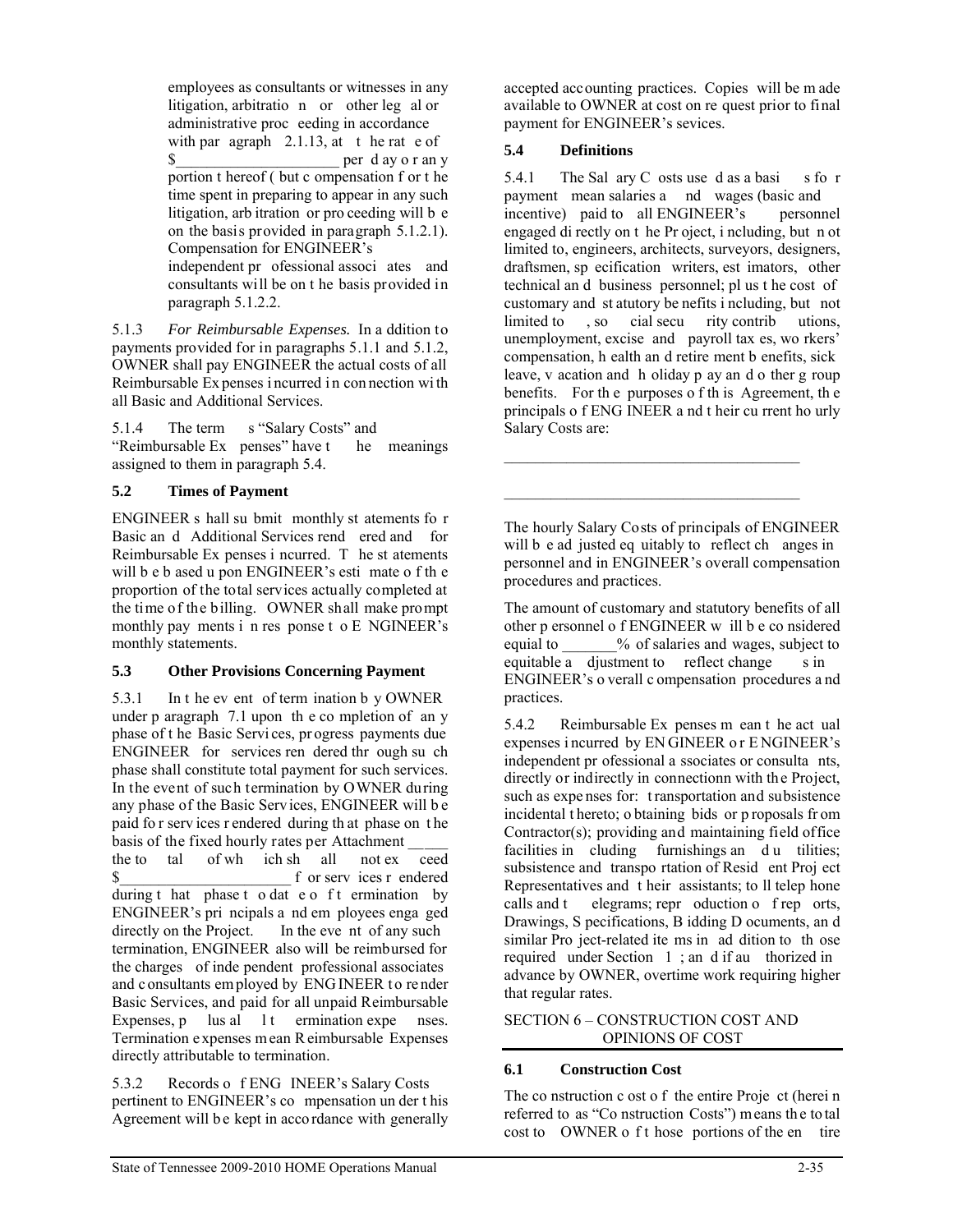Project designed and specified by ENGINEER, but it will n ot in clude ENGINEER's co mpensation and expenses, t he cost o f l and, ri ghts-of-way, o r compensation fo r or dam ages to, pr operties unless this Ag reement so sp ecifies, nor will it in clude OWNER's legal, accounting, insurance counseling or auditing serv ices, or in terest and fi nancing ch arges incurred in connection with the Project or the cost of other ser vices to be provided by others to OWNER pursuant t o pa ragraphs 3.7 t hrough 3.11, i nclusive. [Construction Cost is on e of th e item s co mprising Total P roject Costs which i s de fined i n paragraph 1.2.6.]

## **6.2 Opinions of Cost**

6.2.1 Since E NGINEER has n o control over t he cost of labor, materials, equipment or services furnished by ot hers, o r over t he C ontractor(s)' methods of de termining prices, or over competitive bidding or market conditions, ENGINEER's opinions of probable T otal Pr oject Costs an d C onstruction Costs provided for herein are to be made on the basis of E NGINEER's e xperience an d qualifications a nd represent E NGINEER's best judgem ent as a n experienced a nd qualified pr ofessional engi neer, familiar with the e con struction indu stry; bu t ENGINEER c annot and does not guara ntee that proposals, bi ds o r act ual Tot al Pro ject or Construction Costs will n ot v ary fro m o pinions of probable co st prepared by EN GINEER. If pr ior to the Bidding or Negotiating Phase O WNER wishes greater assurance as to T otal Project or Construction Costs, OWNER shall em ploy an in dependent co st estimator as provided in paragraph 3.9.

6.2.2 If a Construction Cost limit is established by written ag reement b etween OWNER and ENGINEER an d sp ecifically set fo rth in th is Agreement as a condition thereto, the following will apply:

> 6.2.2.1 The acceptance by OWNER at any time during the Basic Services of the revised opinion of p robable To tal Pr oject or Construction Costs in ex cess of th e th en established co st li mit wil l co nstitute a corresponding revi sion i n t he C onstruction Cost li mit to th e ex tent indicated in su ch revised opinion.

> 6.2.2.2 Any C onstruction C ost l imit so established will include a contingency of ten percent unless an other am ount i s ag reed upon in writing.

> 6.2.2.3 ENGINEER will b e p ermitted to determine wh at typ es of m aterials, equipment and component systems are to be included in the Drawings and Specifications and to m ake reason able ad justments in the

general scope, extent and character of the Project to bring it within the cost limit.

 6.2.2.4 If the Bidding or Negotiating Phase has not commenced within six months after completion of t he Fi nal Desi gn P hase, t he established Construction Cost limit will not be bi nding on ENG INEER, and OWNER shall con sent to an adju stment in su ch co st limit co mmensurate with an y app licable change in the general level of prices in the construction i ndustry between th e date of completion of t he Fi nal De sign P hase a nd the dat e on which p roposals or bids a re sought.

 6.2.2.5 If the lowest bona fide proposal or bid e xceeds t he est ablished C onstruction Cost li mit, OWNER sh all (1 ) g ive written approval t o increase su ch cost limit, (2) authorize ne gotiating o r rebidding t he Project withi n a reasona ble time, or  $(3)$ cooperate in revising the Project's general scope, e xtent or c haracter to the e xtent consistent wi th t he Pr oject's re quirements and wi th s ound e ngineering practicies. I n the case of (3), ENGINEER shall modify the Contract Documents as nece ssary to bring the Con struction Co st with in the co st limit. In lieu of other compensation for services in making suc h m odifications, OWNER shall pay ENGINEER ENGINEER's cost or such services, all overhea d expe nses reas onably related thereto and Reimbursable Expenses, but without profit to ENGINEER on account of s uch se rvices. The pr oviding of s uch service will be th e li mit o f ENGINEER's responsibility in th is reg ard an d, h aving done so , ENGINEER sh all b e en titled to payment for services in accordance with this Agreement and will no t otherwise be liable for damage attrib utable to t he lowest bona fide proposal or bi d e xceeding t he established Construction Cost.

# SECTION 7 – GENERAL CONSIDERATION

# **7.1 Termination.**

The obligation to provide further services under this Agreement may be term inated by eith er p arty up on thirty days' written notice in the event of substantial failure by the other party to perform in a ccordance with the term shere of the rough no fault of the terminating party.

## **7.2 Reuse of Documents.**

All d ocuments i ncluding D rawings a nd Specifications prepared for furnished by ENGINEER (and ENG INEER's in dependent p rofessional associates a nd c onsultants) pursuant to t his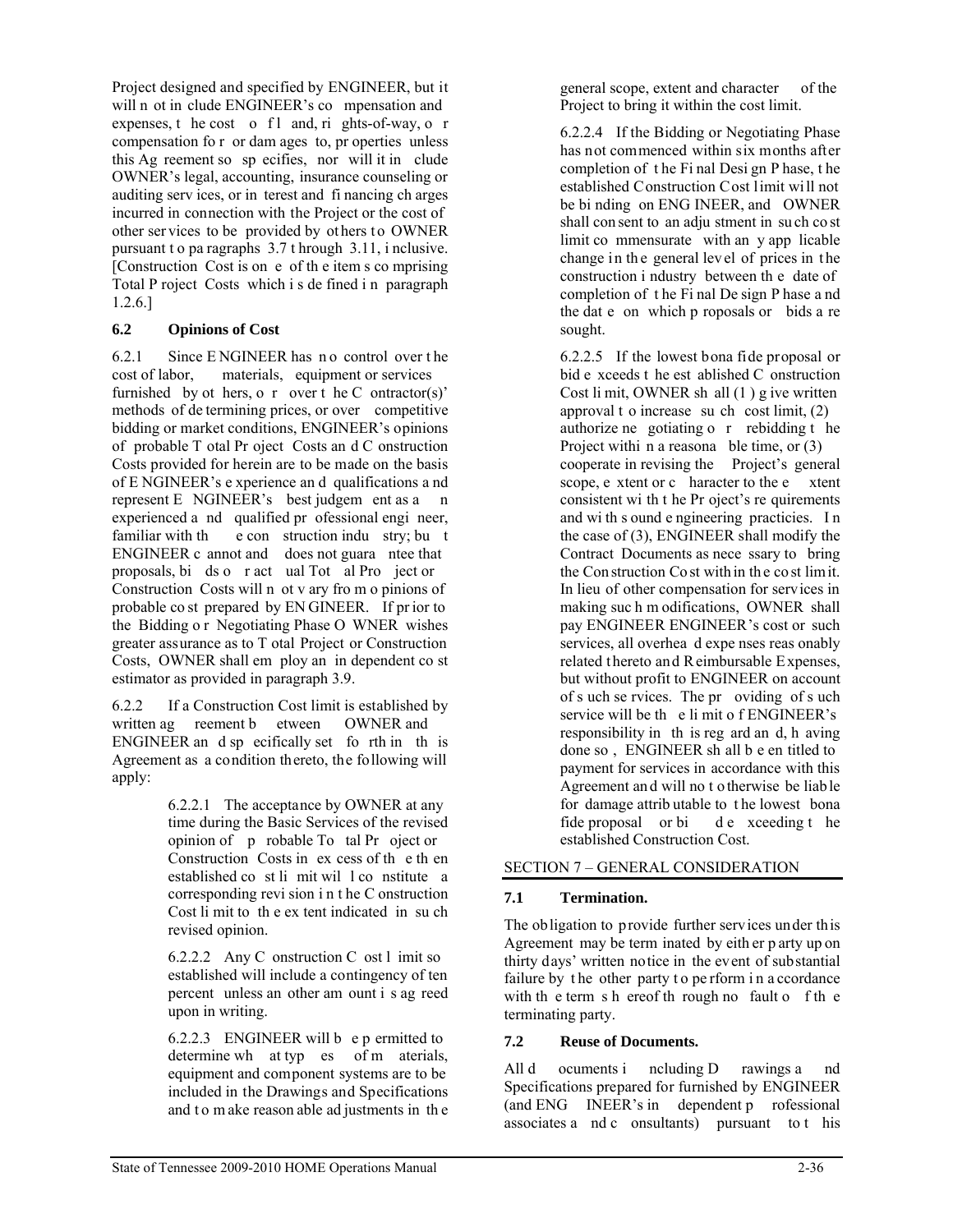Agreement are instrum ents of service in re spect of the Project and ENGINEER shall retain an ownership and property interest t herein w hether or not t he Project is completed. OWNER may make and retain the use c opies fo r in formation an d reference i n connection with the use and occupancy of the Project by O WNER a nd ot hers; however, such documents are no t in tended or represented t o b e suitable for reuse by O WNER o r others o n ext ensions of t he Project or on any o ther pr oject. A ny r euse w ithout written verification or ad aptation by ENGINEER fo r the sp ecific purpose in tended will b e at OWNER's sole risk and without liab ility o r leg al ex posure to ENGINEER, or t o E NGINEER's i ndependent professional associ ates or c onsultants, an d O WNER shall in demnify an d ho ld harmless ENGINEER and ENGINEER's i ndependent pr ofessional associ ates and consultants from all claims, damages, losses and expense in cluding attorn ey's fees arising ou t ot or resulting th erefrom. An y su ch v erification or adaptation will en title E NGINEER t o furth er compensation at rates to be agreed upon by OWNER and ENGINEER.

# **7.3 Insurance.**

7.3.1 ENGINEER shall p rocure an d m aintain insurance for protection from claims under workers' compensation acts, claim s for dam ages because of bodily inj ury in cluding personal inju ry, sickness or disease or deat h of any a nd all employees or of any person other than such employees, and from claims or damages because of inju ry to or destruction of property including loss of use resulting therefrom.

# **7.4 Controlling Law.**

This Agreement is to be governed by the law of the principal place of business of ENGINEER.

## **7.5 Successors and Assigns.**

7.5.1 OWNER a nd ENGINEER each is he reby bound a nd the pa rtners, success ors, execut ors, administrators an d legal rep resentatives o f OWNER and ENGINEER (and to the extent permitted by 7.5.2 the assigns of OWNER and ENGINEER) are hereby bound to the other party to this Agreement and to the partners, succ essors, exec utors, adm inistrators an d legal representatives (and said assigns) of su ch other party, in respect of all covenants , agree ments and obligations of this Agreement.

7.5.2 Neither O WNER no r ENGINEER shall assign, sublet or tra nsfer any rights under or interest in (i ncluding, but without limitation, m oneys t hat may becom e due o r m oneys t hat are due ) t his Agreement with out the written consent of the other, except to the extent that any assignment, subletting or transfer is man dated bylaw or the e ffect of thi s limitation m ay b e restricted by law. Un less specifically stated to t he co ntrary in any written

consent to an assignment, no assignment will release or discharge th e assignor fr om an y d uty or responsibility un der th is Ag reement. No thing contained in this paragraph shall prevent ENGINEER from em ploying s uch i ndependent professional associates and consultants as ENGINEER may deem appropriate to assist in th e performance of services hereunder.

7.5.3 Nothing und er th is Ag reement sh all b e construed t o give a ny ri ghts or benefits i n t his Agreement to anyone other th an OWN ER and ENGINEER, and all du ties and respo nsibilities undertaken pursuant to this Agreement will be for the sole an de xclusive benefit of O WNER and ENGINEER a nd not f or t he bene fit of a ny ot her party.

# **7.6 Arbitration.**

7.6.1 All cl aims, cou nterclaims, di sputes a nd other m atters in question between t he parties he reto arising out of o r relating to th is Agreem ent o r t he breach th ereof will b e d ecided b y arb itration in accordance with the Const ruction Industry Arbitration Ru les of th e Am erican Arb itration Association then obtaining, subject to the limitations and restriction stated in par agraph 7. 6.3 and 7. 6.4 below. This Agreement so to arbitrate and any other agreement o r co nsent to arb itrate en tered in to i n accordance he rewith as provided in this paragraph 7.6 will b e sp ecifically en forceable u nder t he prevailing law of any court having jurisdiction.

7.6.2 Notice of d emand for a rbitration m ust b e filed in writin g with th e o ther parties to th is Agreement a nd with th e Am erican Arbitration Association. The dem and must be made wi thin a reasonable time after the claim , dispute or other matter in question h as arisen. In no ev ent may the demand fo r arb itration b e m ade after th e date wh en institution or legal or equitable proceedings based on such claim, dispute or other matter in question would be barred by the applicable statute of limitations.

7.6.3 All dem ands fo r a rbitration a nd al l answering sta tements thereto which i nclude a ny monetary claim must contain a statement that the total su m o r valu e in con troversy as alleged by th e party making such demand or answering statement is not m ore th an \$2 00,000 (exclu sive of in terest an d costs) and t he arb itrators will n ot have jurisdiction, power or au thority to rend er a m onetary award in response thereto against any party which totals more than \$200,000 (exclusive or interest and costs). Th e arbitrators wi ll not have ju risdiction, power or authority to co nsider, or mak e find ings (except in denial of t heir o wn j urisdiction) c oncerning any claim, count erclaim, di spute or ot her matter in question w here t he am ount of co ntroversy of any